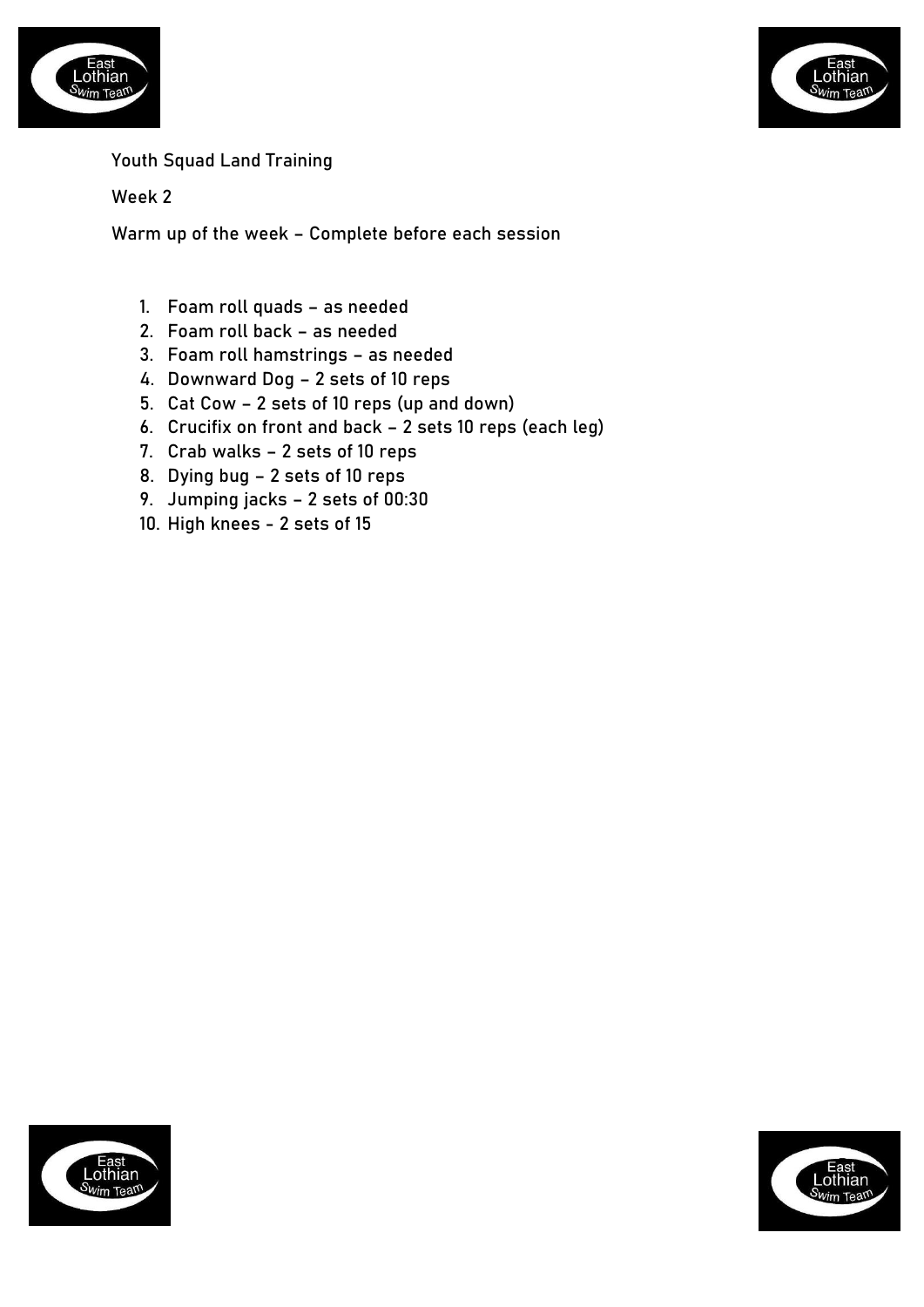



Week 2

Session 1: Upper body and core

## 3 Exercise circuit – 4 rounds

- Air Squats 10 reps
- Decline Push Ups 10 reps
- Single Leg Glute Bridge 10 reps (each leg)

Superset – 4 rounds

- Theraband front raise 12 reps
- Jump squat 8 reps

Dips – 3 sets of 10 reps

Crunches – 5 sets of 12

Plank – 3 sets of 00:30

Single leg squat – 3 sets of 10 reps (each leg) (use door handle to balance)

Press ups – 3 sets 10 reps

Side plank – 2 sets (1 each side) 00:40

Cycle – 60:00 minutes Isometric streamline hold –2 minutes



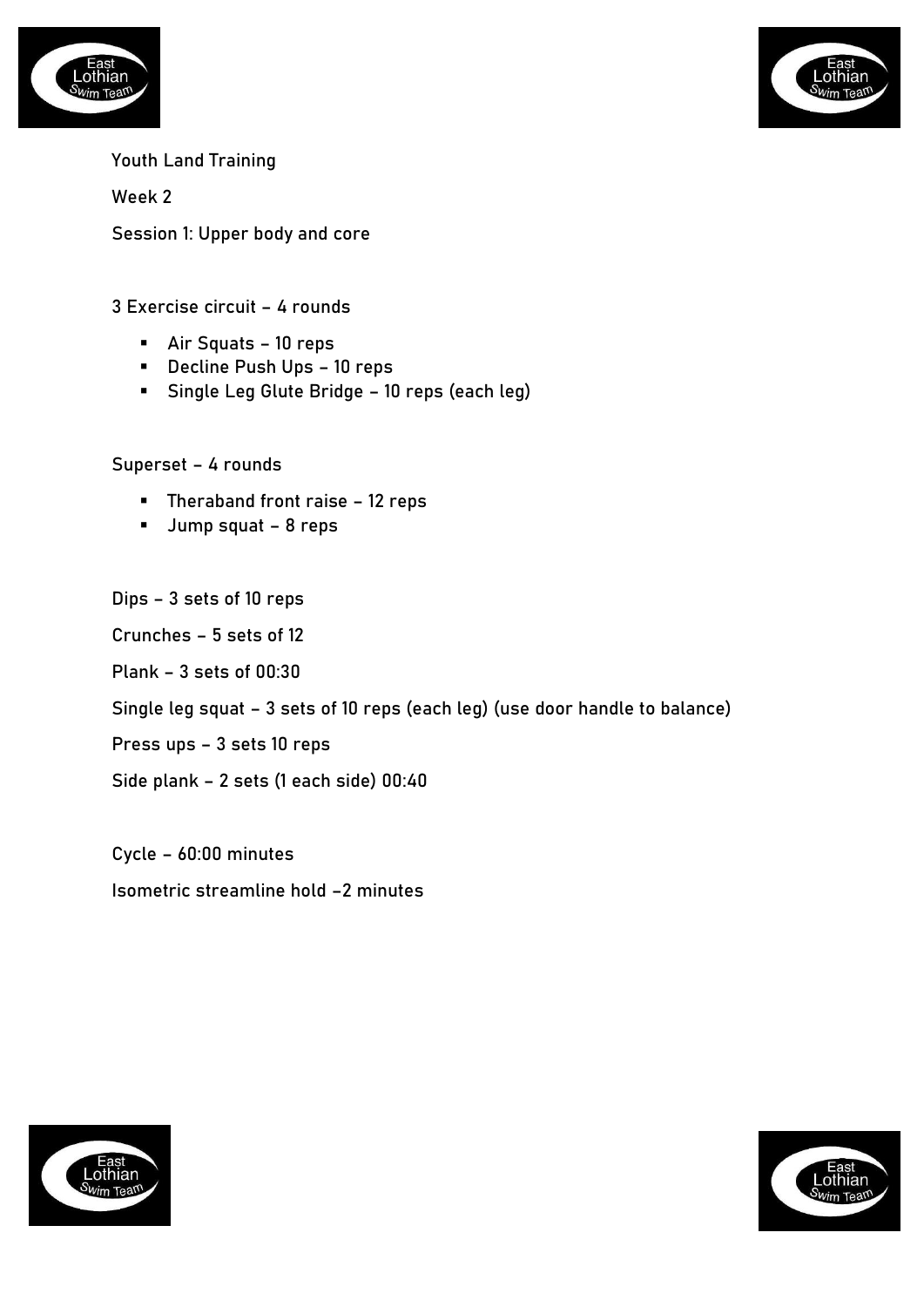



Youth Land Training Week 2 Session 2: Tapout XT – See video on website

Walk – 30:00 minutes

Isometric streamline hold – 4 minutes



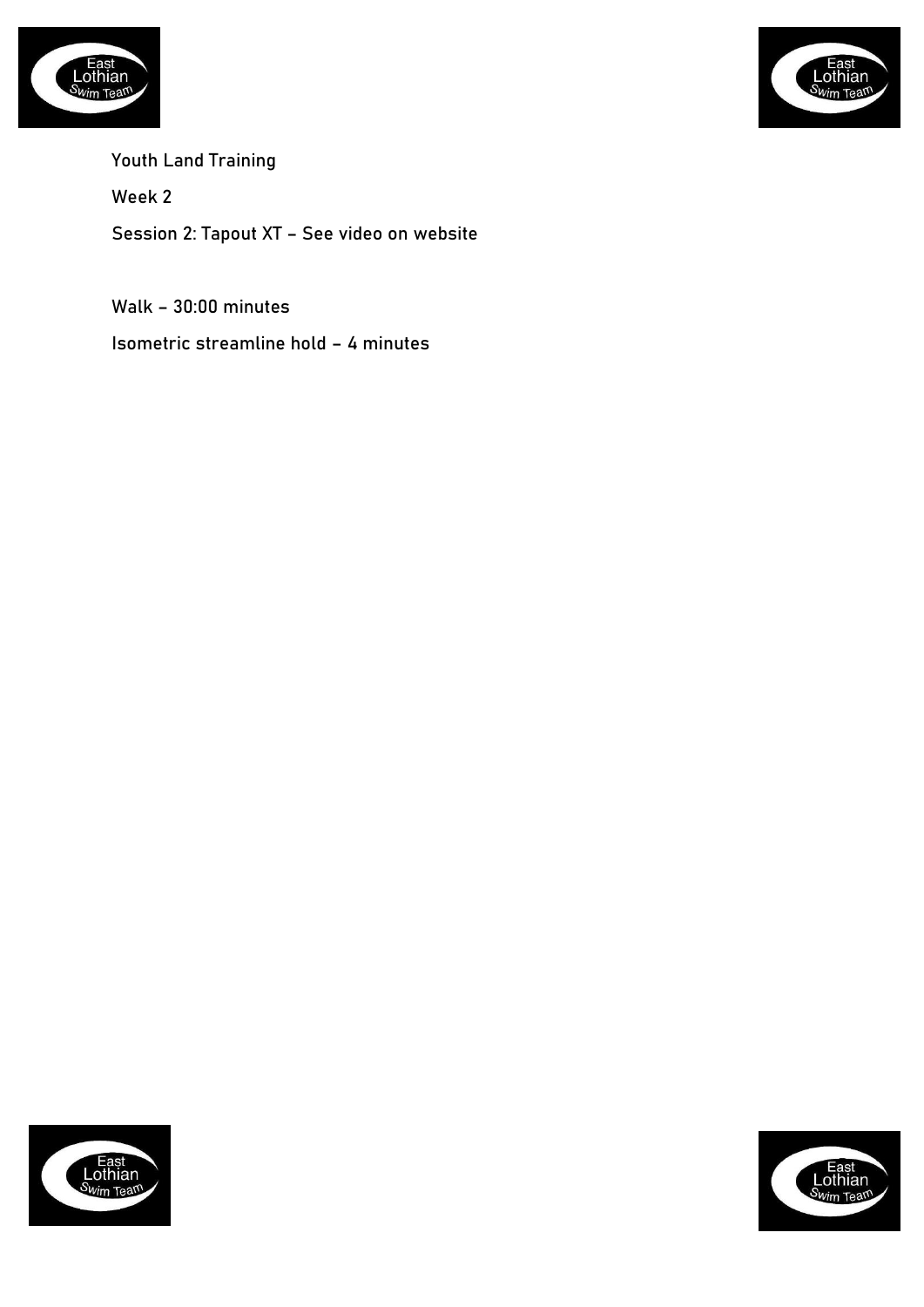



Week 2

Session 3: Full body

3 exercise circuit – 4 rounds

- Air squats 10 reps
- Decline push ups 10 reps
- Burpees 12 reps

3 exercise circuit – 4 rounds

- Tricep push ups 10 reps
- Jump squats 10 reps
- Lunge jumps 10 reps (each side)

3 exercise circuit – 4 rounds

- Incline push ups 10 reps
- Mountain climber 20 reps (total)
- Streamline reverse lunge 8 reps (each leg)

Superset – 4 rounds - With backpack of 8KG

- Streamline step ups 10 reps (each leg)
- Squats 10 reps

Side plank – 2 sets (each side) of 00:45

Plank – 2 sets of 00:30

Run – 30:00 minutes

Isometric streamline hold – 6 minutes



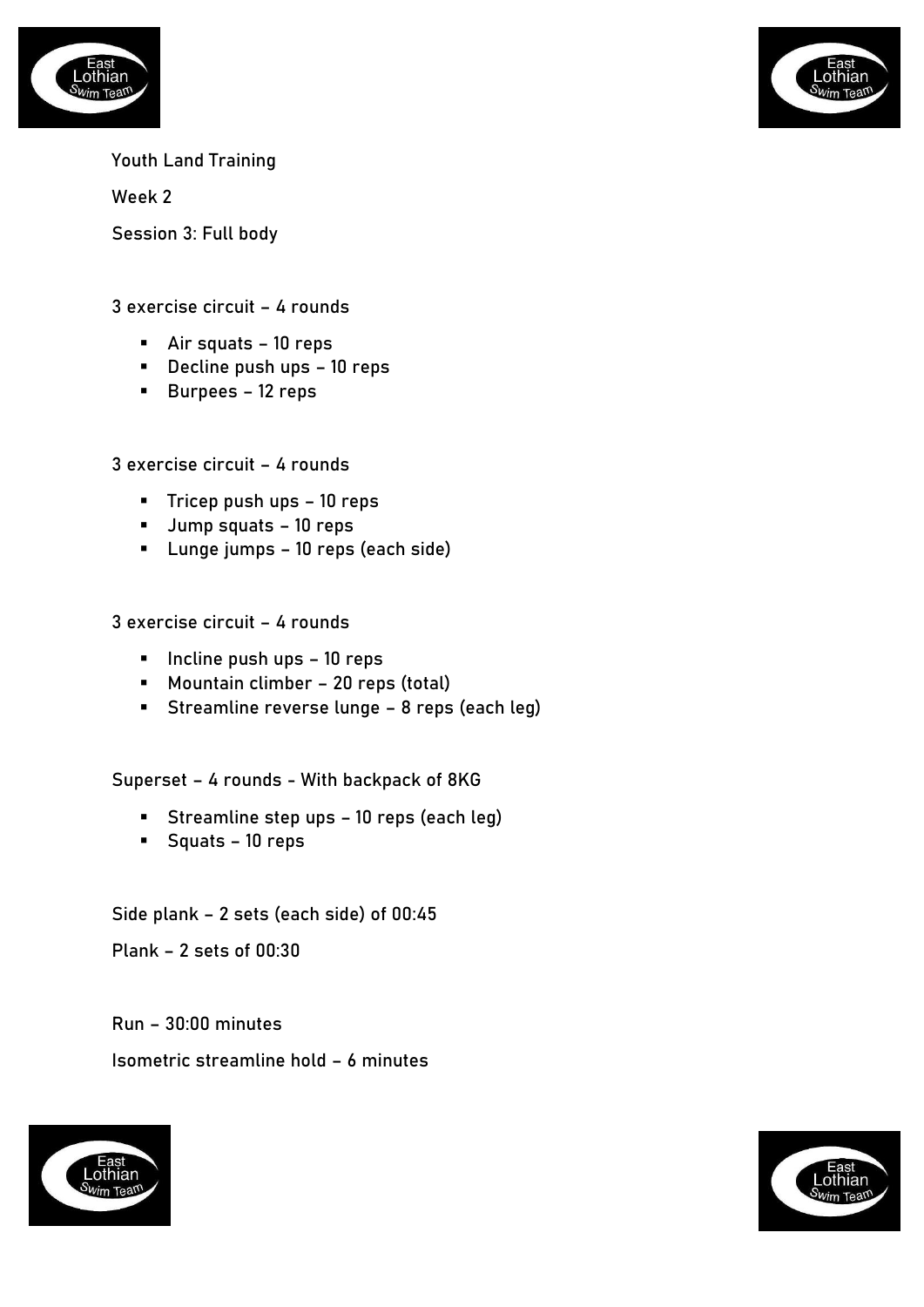



Week 2

Session 4: Full body

## 3 exercise circuit – 4 rounds

- Chair Dips 15 reps
- Press ups (Elevate hands if required) 10 reps
- Theraband Front Raise 20 reps

Superset – 5 rounds

- Burpees (with twist) 10 reps
- Donkey kicks 10 reps (each leg)

3 exercise circuit – 4 rounds

- Superman hold 00:45
- Plank 00:30
- Side Plank 00:15 (each side)

Superset – 15 rounds

■ 01:00 minute skipping into 15 Squat thrusts – continuous, no rest

Walk – 45:00 minutes

Isometric streamline hold – 8 minutes